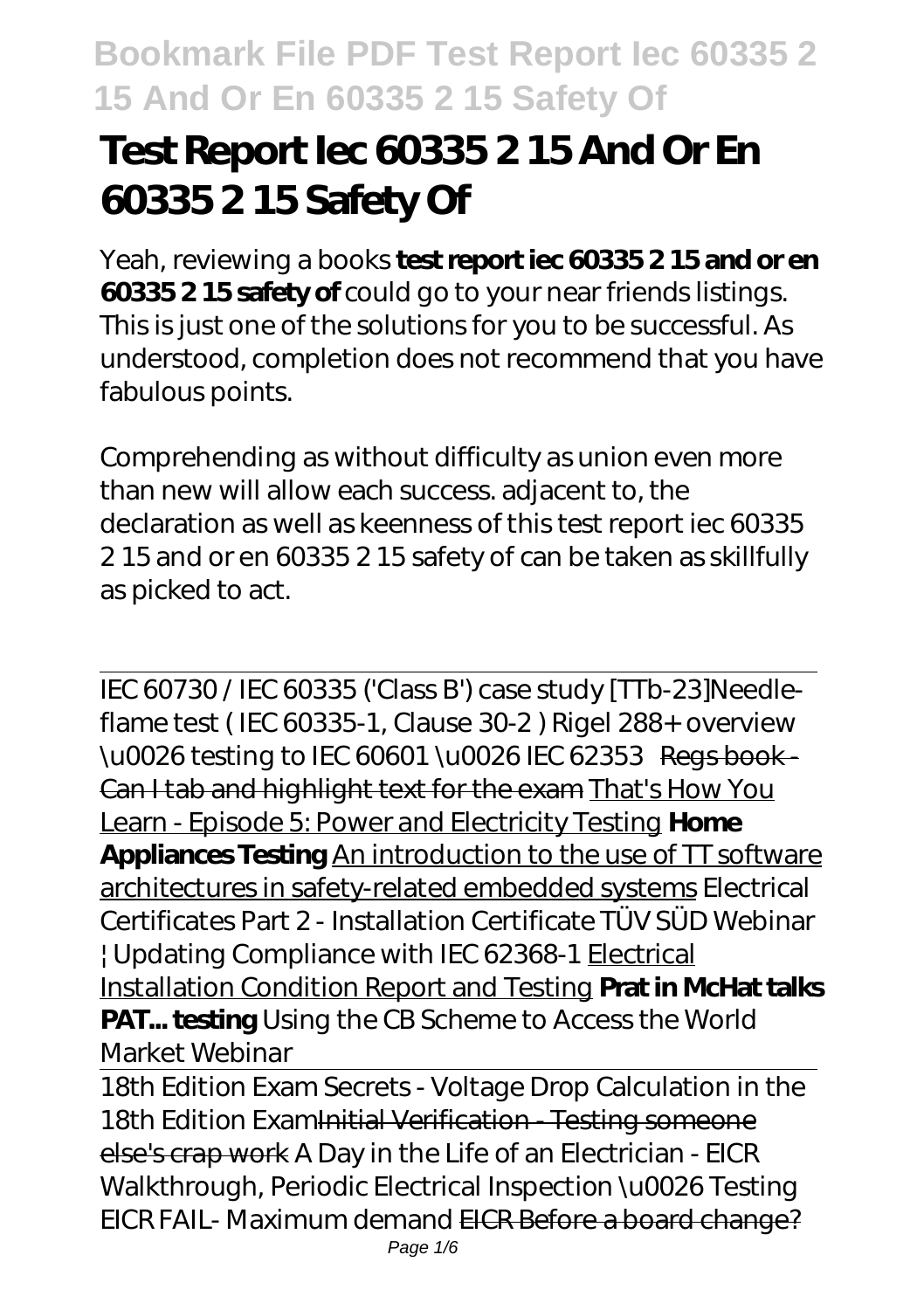SurelecTV- ELECTRCAL TESTING (E.I.C.R)- POOR CONDITION! Electrical Installation Testing 17th and (probably) 18th Edition electrical exam tips! We tried to do an EICR..... *Tesla Wall Connector UK install*

ELECTRICAL INSTALLATION CONDITION REPORT | TESTING CODESTesting Your Grounding Circuit: Bonding Vs Continuity Testing SafeTTy Solutions™ Packages Kul-3 Sens Act

E360 Webinar 23: Opportunities for Natural Refrigerants in Small-Format Applications*POC To Product: 8 Key Processes in Design Path | David Peng* E360 Forum: Tucson | Refrigerant and Energy Regulations Update | October 2016 10-10 webinar: Annexes ZA/ZZ to CEN/CENELEC Harmonized Standards Test Report Iec 60335 2 IECEE TRF 60335-2-2,54G:2020 Standard | This Test Report Form applies to: IEC 60335-2-2:2019 and IEC 60335-2-54:2008, AMD1:2015, AMD2:2019 for use in conjunction with ...

IECEE TRF 60335-2-2,54G:2020 | IEC Webstore TEST REPORT IEC 60335-2-2 Household and similar electrical appliances – Safet y – Part 2-2: Particular requirements for vacuum cleaners and water- suction cleaning appliances This report is for the exclusive use of Intertek's Client and is provided pursuant to the agreement between Intertek and its Client.

TEST REPORT IEC 60335-2-2 Household and similar electrical ...

IECEE TRF 60335-2-96I:2020 Standard | This Test Report Form applies to: IEC 60335-2-96:2002, AMD1:2003, AMD2:2008 in conjunction with in conjunction with IEC 60335-1 ...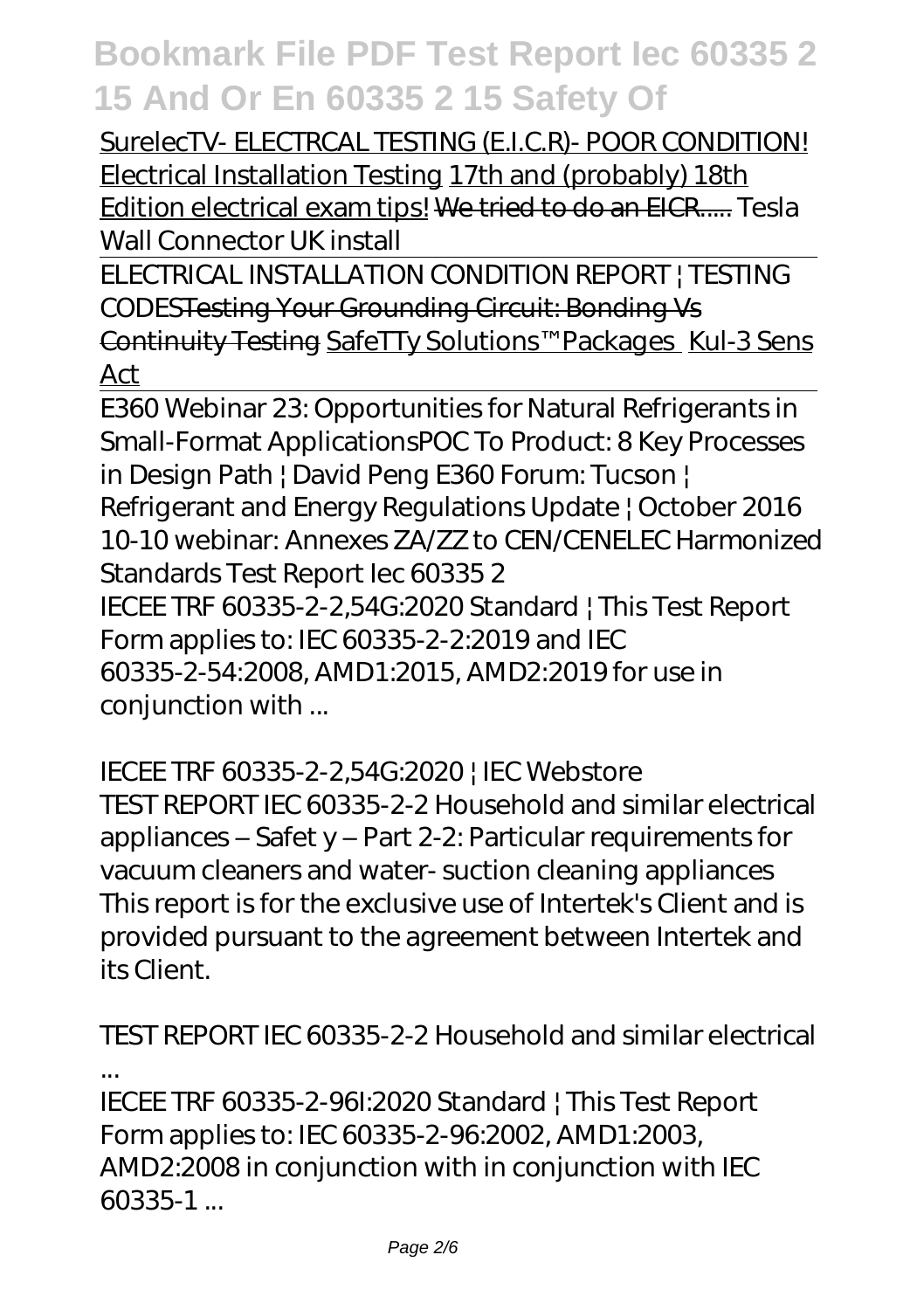IECEE TRF 60335-2-96I:2020 | IEC Webstore Page 1 of 54 Report No.: 48.401.16.1092.02 TRF No. IEC60335\_2\_2F TEST REPORT IEC 60335-2-2 Household and similar electrical appliances – Safety – Part 2-2: Particular requirements for vacuum cleaners and water-suction cleaning

TRF IEC 60335-2-2F Household and similar electrical ... Report No. M1.14.SIEL.0029/52215REV1 Page 5 of 114 IEC 60335-2-79 Clause Requirement + Test Result – Remark Verdict 5 GENERAL CONDITIONS FOR THE TESTS Tests performed according to clause 5, e.g. nature of supply, sequence of testing, etc. P 5.101 The test solution is stored in a cool atmosphere and

TEST REPORT IEC 60335-2-79

Page 6 of 96 Report No. HZ12010082-001 IEC 60335-2-2 Clause Requirement + Test Result - Remark Verdict TRF No. IEC60335\_2\_2C 5 GENERAL CONDITIONS FOR THE TESTS

TEST REPORT IEC 60335-2-2 Household and similar electrical ...

Report No. 28221336 001 IEC 60335-2-80 Clause Requirement - Test Result - Remark Verdict TRF No. IEC60335\_2\_80E A For tropical climates marked with letter T (IEC 60335-2-80) P A Fans intended for operation in location where the local temperature exceeds 40° C shall be marked with the ambient operating temperature.

TEST REPORT IEC 60335-2-80 Safety of household and similar ...

For the UV radiation, it was tested according to clause 32 of IEC 60335-2-59. The product tested complies with the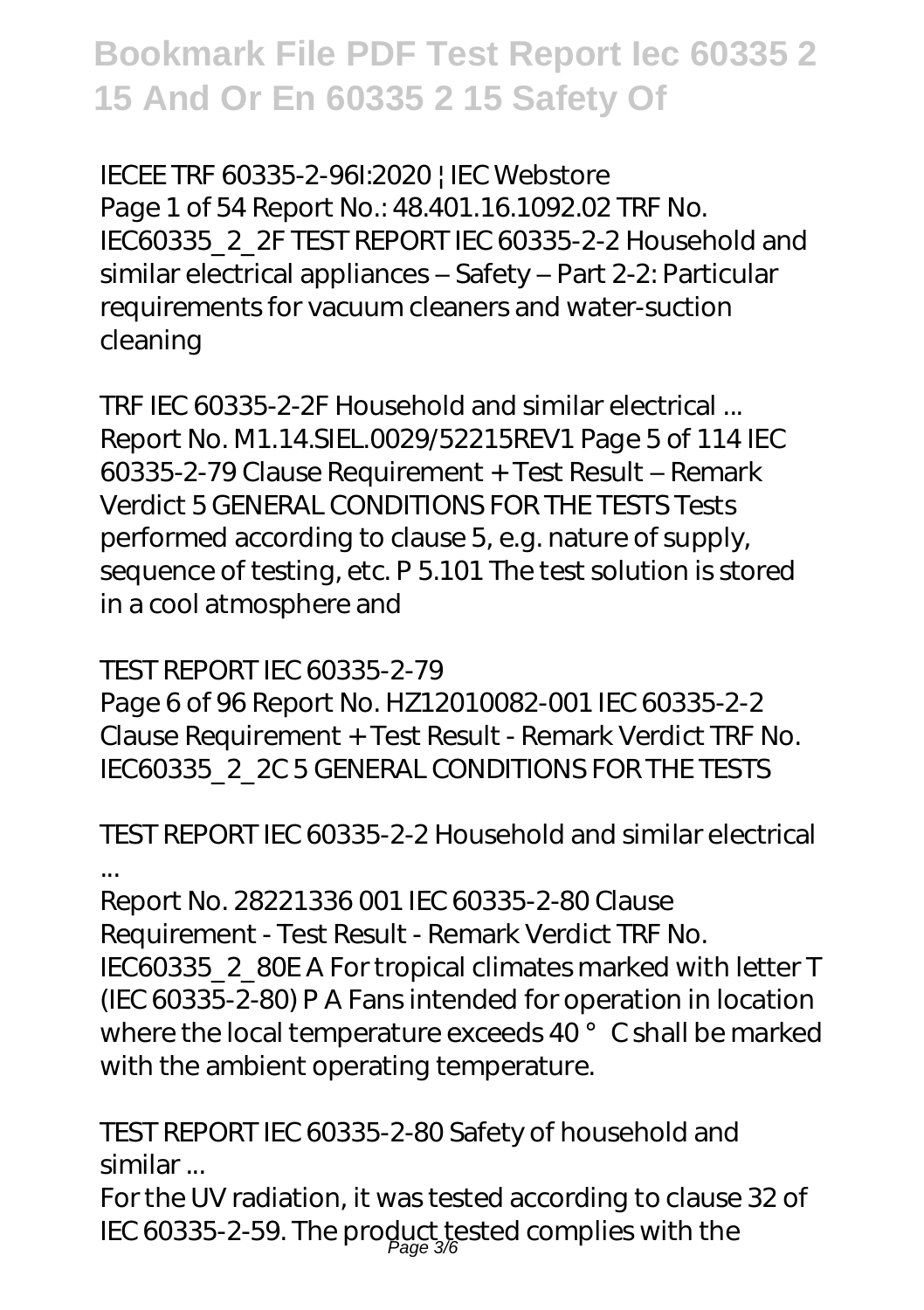requirement of these standards. Modification 1: After review, tests of clauses 10, 11, 13, 19.11, 19.13, 22.5, 24.5, 29 and construction check was conducted on submitted sample ACBO1.

TEST REPORT IEC 60335-2-65 Safety of household and similar ...

In this report 21150887 003 the following amendment is added: EN 60335-2-96: 2002/A2: 2009 All relevant test items are inside this short report. No measurements done, no test equipment used TRLP order no: 3098668 IEC 60335-2-96/A2 Clause Requirement + Test Result - Remark Verdict 7.12.103 Instructions for applications on floors where heating

TEST REPORT IEC 60335-2-96 Safety of household and similar ...

Test Report issued under the responsibility of: TEST REPORT IEC 60335-2-15 Safety of household and similar electrical appliances Part 2: Particular requirements for appliances for heating liquids Report Number..... : 16075570 020 Date of issue ..... : 2017.01.10

TEST REPORT IEC 60335-2-15 Safety of household and similar ...

IEC 60335-2-2 and/or EN 60335-2-2 Clause Requirement – Test Result – Remark Verdict 5 GENERAL CONDITIONS FOR THE TESTS Tests performed according to cl. 5, e.g. nature of supply, sequence of testing, etc. P 5.2 A new hose is used for each of the tests of 21.101 to 21.104 (IEC 60335-2-2) P 5.101 Current-carrying hoses operating at safety extra- low voltage subjected not to the tests of 21.101 to 21.104 (IEC 60335-2-2) N

TEST REPORT IEC 60335-2-2 and/or EN 60335-2-2 Household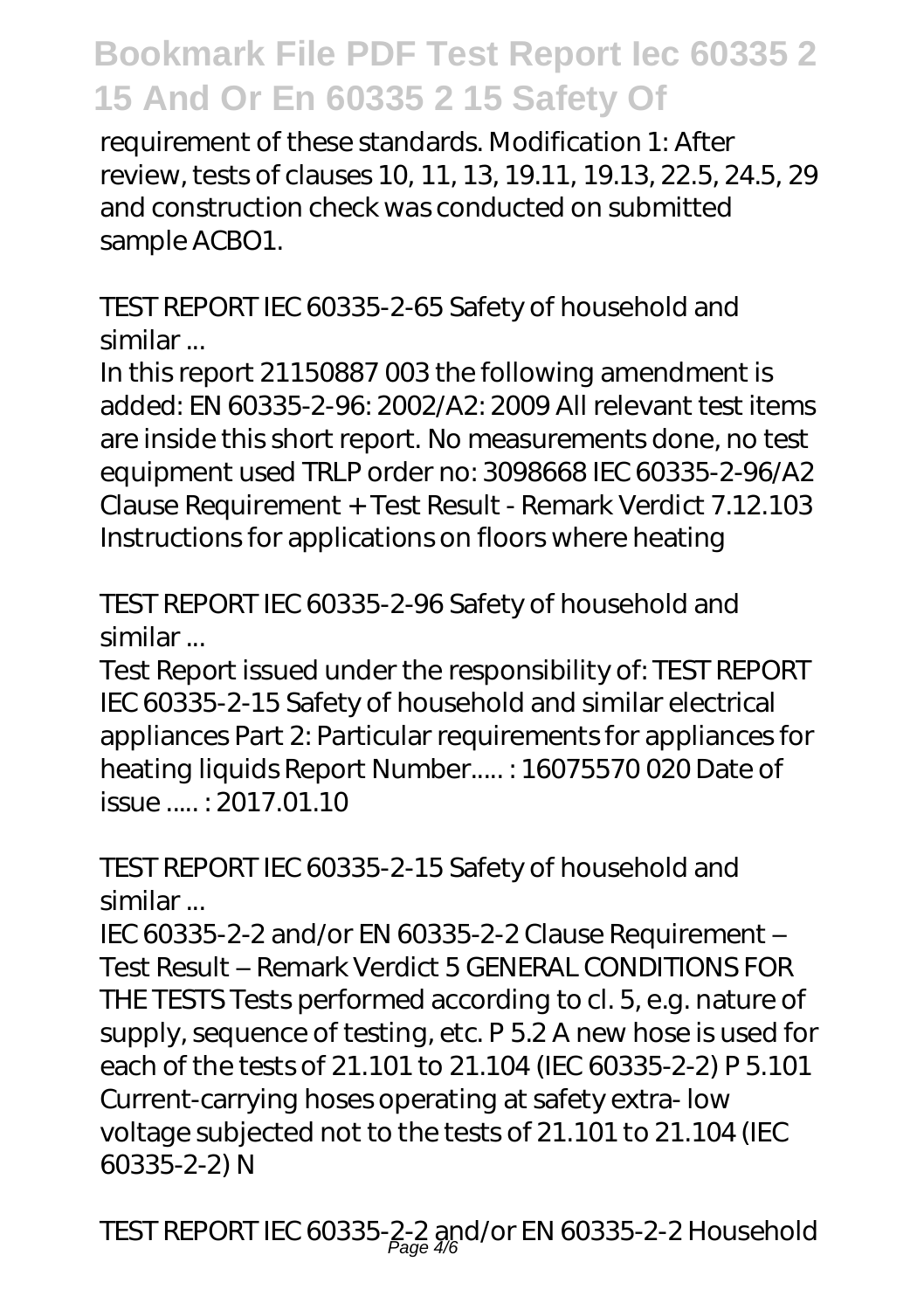... IECEE TRF 60335-2-116A:2020 Standard | This Test Report Form applies to: IEC 60335-2-116:2019 in conjunction with IEC 60335-1:2010, COR1:2010, COR2:2010, AMD1:2013, COR1:2014, AMD2:2016, COR1:2016 Webstore I nternational E lectrotechnical C ommission

IECEE TRF 60335-2-116A:2020 | IEC Webstore Page 6 of 97 Report No. 4311270.50A IEC/EN 60335-2-29 Clause Requirement - Test Result - Remark Verdict TRF No. IEC60335\_2\_29H 5 GENERAL CONDITIONS FOR THE TESTS Tests performed according to cl. 5, e.g. nature of supply, sequence of testing, etc. P 5.2 If the test of 21.101 is carried out two additional

TEST REPORT IEC/EN 60335-2-29 Safety of household and ... UL 60335-2-40 is the Future of HVACR Electrical Safety Compliance. Intertek can guide you through everything you need to know Though not required until January 1, 2024, UL 60335-2-40 has been deemed "the future of HVACR electrical safety compliance" and is currently active for products to be tested against and certified.

UL 60335-2-40 Testing and Certification Page 6 of 80 Report No. GZES131201233101 IEC 60335-2-80 Clause Requirement - Test Result - Remark Verdict TRF No. IEC60335\_2\_80E Fans intended for operation in location where the local temperature exceeds 40° C shall be marked with the ambient operating temperature. (IEC 60335-2-80/A1) N/A 7.2 Warning for stationary appliances for multiple

IEC 60335-2-80 Safety of household and similar electrical ... Page 8 of 133 Report No<sub>, Page 5/8</sub>L0391516-02 IEC 60335-2-31